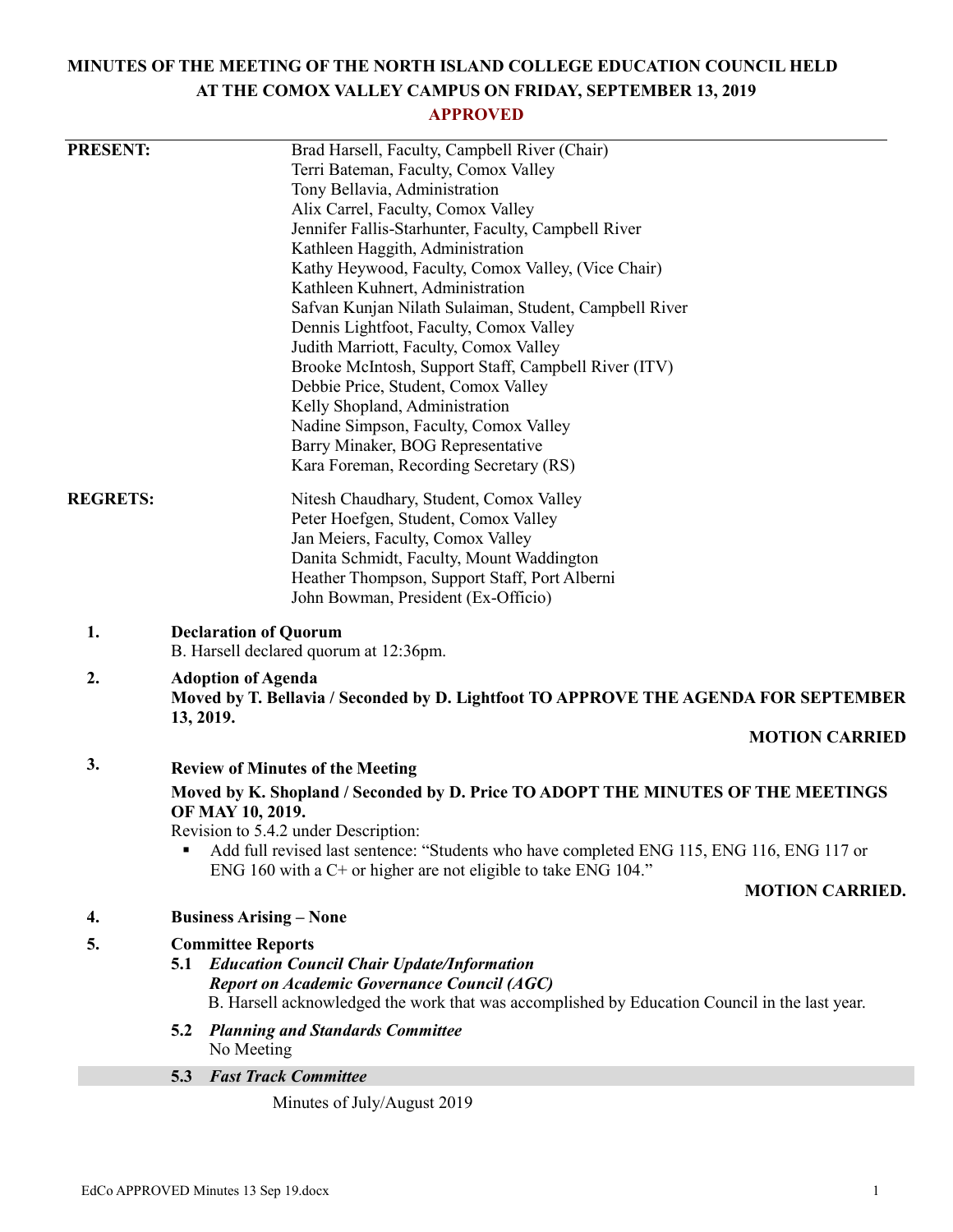**5.3.1 New Program – Plumbing & Piping Trades Foundation Harmonized Certificate Moved by J. Fallis Starhunter / Seconded by D. Lightfoot TO APPROVE THE NEW PROGRAM.**

**EFFECTIVE/START DATE: WI 2020**

*Discussion:* None

**MOTION CARRIED.**

#### **Items 5.3.2 – 5.3.5 were taken together**

- **5.3.2 New Course –** PFH 100 Safe Work Practices in the Piping Trades
- **5.3.3 New Course –** PFH 101 Occupational Skills in the Piping Trades
- **5.3.4 New Course –** PFH 102 Piping Tools
- **5.3.5 New Course –** PFH 103 Piping Equipment

### **Moved by J. Fallis Starhunter / Seconded by T. Bateman TO APPROVE THE FOUR NEW COURSES.**

# **EFFECTIVE/START DATE: WI 2020**

*Discussion:* None

### **MOTION CARRIED.**

#### **Items 5.3.6 – 5.3.9 were taken together**

- **5.3.6 New Course –** PFH 104 Residential Plumber
- **5.3.7 New Course –** PFH 105 Steamfitter & Pipefitter
- **5.3.8 New Course –** PFH 106 Sprinkler Fitter
- **5.3.9 New Course –** PFH 107 Applied Mathematics and Science for the Piping Trades

### **Moved by J. Fallis Starhunter / Seconded by N. Simpson TO APPROVE THE FOUR NEW COURSES.**

### **EFFECTIVE/START DATE: WI 2020**

*Discussion:* None

### **MOTION CARRIED.**

### **Items 5.3.10 – 5.3.13 were taken together**

- **5.3.10 New Course –** PFH 108 Construction Drawings and Specifications in the Piping Trades
- **5.3.11 New Course –** PFH 109 Cutting and Welding Tools
- **5.3.12 New Course –** PFH 110 Piping Components
- **5.3.13 New Course –** PFH 111 Electrical Concepts in the Piping Trades

### **Moved by J. Fallis Starhunter / Seconded by D. Price TO APPROVE THE FOUR NEW COURSES.**

### **EFFECTIVE/START DATE: WI 2020**

*Discussion:* None

### **MOTION CARRIED.**

**5.3.14 Program Revision – Bachelor of Science in Nursing (BSN)**

# **Moved by J. Fallis Starhunter / Seconded by K. Shopland TO APPROVE THE PROGRAM REVISION WITH AMENDMENT TO COMPLETION REQUIREMENTS**

### **EFFECTIVE/START DATE: FA 2019**

### *Discussion:*

1. (RE: MOTION AMENDMENT) Original changes were made to the program at the request of the degree granting partner. Transfer status with regard to ENG 127 was unclear so it was removed. However, the department has just been advised that ENG 127 has been deemed appropriate for the degree, so the department requested that the deletions of ENG 127 in options A and C be removed from the program revision.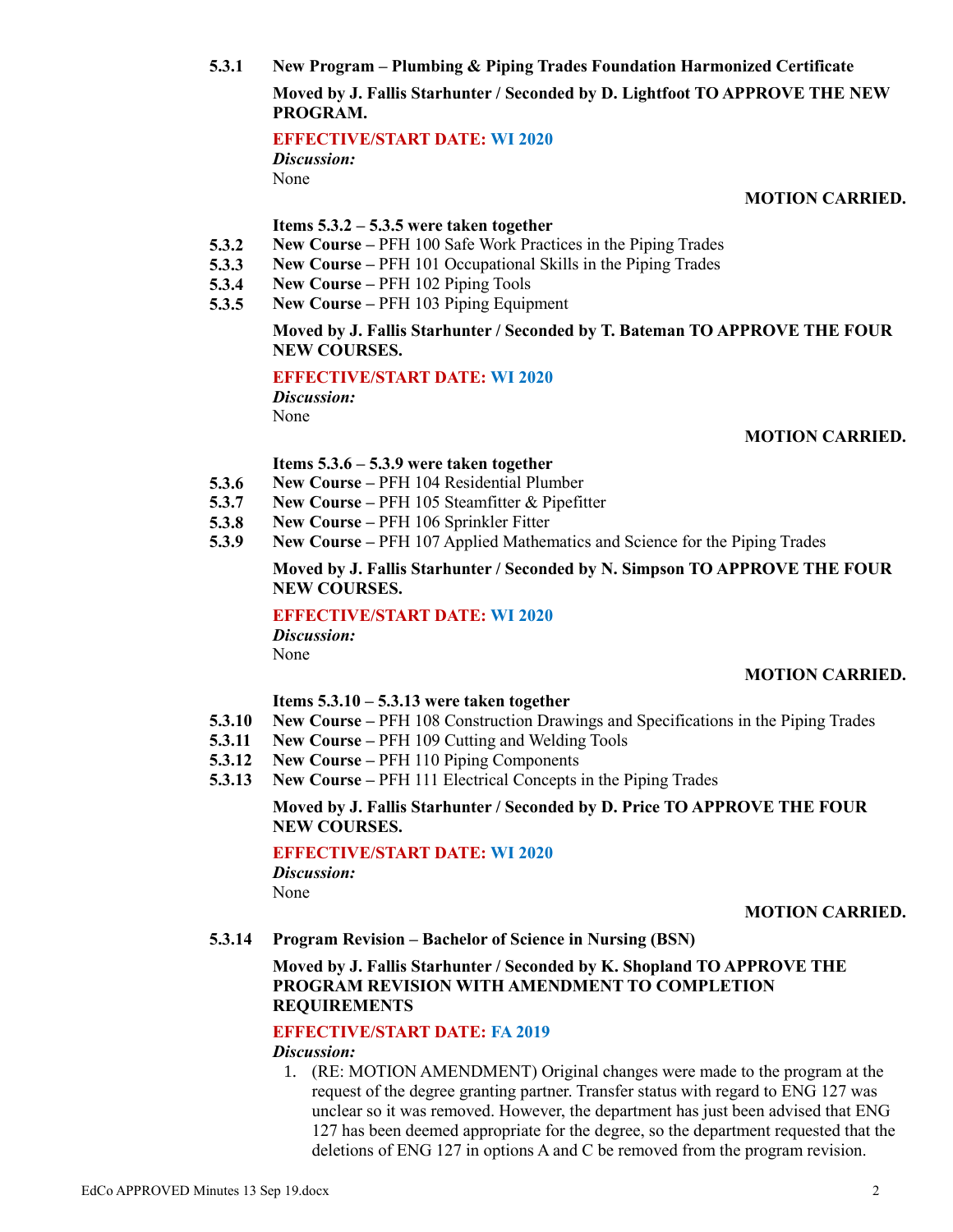Because the deletion of ENG 127 was approved by Fast Track for one delivery, the department confirmed that the registrar has agreed to accept ENG 127 for that delivery.

2. It was also clarified that option B is available at other institutions so the options numbering on the document must remain as option A and option C.

### **Recommended Revisions: (RS)**

*Completion Requirements*

• Options A and C; remove deletion of ENG 127

#### **MOTION CARRIED.**

#### **5.4** *Curriculum Committee*

#### **Minutes of 24 May 2019**

**5.4.1 Program Revisions –** Applied Business Technology – All Certificate Programs

### **Moved by J. Fallis Starhunter / Seconded by J. Marriott TO APPROVE THE PROGRAM REVISIONS WITH AMENDMENT TO ADMISSION REQUIREMENTS.**

#### **EFFECTIVE/START DATE: FA 2020**

#### *Discussion:*

- 1. (RE: MOTION AMENDMENT) Although ENG 060 is being removed from courses and programs as it is no longer offered, the department requested keeping it listed as they have students returning after many years away who are likely to have this credential. However, it was noted that the inclusion of "or equivalent" covers this credential. After discussion it was agreed that for consistency and to avoid confusion it should be removed.
- 2. The department is currently reviewing and updating all their ACDs. They wanted to ensure approval of the program name changes before updating all their other documentation.
- 3. It was also noted that because these are credentialed programs, these program revisions will need Board of Governor approval.

#### **Recommended Revisions: (RS)**

*Admission Requirements*

• Remove ENG 060

### **MOTION CARRIED.**

#### **Minutes of 21 June 2019**

#### **5.4.2 Course Revision –** ENG 013 Fundamental English Level 1

### **Moved by J. Fallis Starhunter / Seconded by K. Heywood TO APPROVE THE COURSE REVISION.**

#### **EFFECTIVE/START DATE: FA 2020**

*Discussion:* None

### **MOTION CARRIED.**

#### **Items 5.4.3 – 5.4.7 were taken together**

- **5.4.3 Course Revision –** ENG 014 Fundamental English Level 2
- **5.4.4 Course Revision –** ENG 015 Fundamental English Level 3
- **5.4.5 Course Revision –** ENG 025 Fundamental English Level 4
- **5.4.6 Course Revision –** ENG 026 Fundamental English Level 5
- **5.4.7 Course Revision –** ENG 027 Fundamental English Level 6

### **Moved by J. Fallis Starhunter / Seconded by N. Simpson TO APPROVE THE FIVE COURSE REVISIONS.**

#### **EFFECTIVE/START DATE: FA 2020**

*Discussion:* None

#### **MOTION CARRIED.**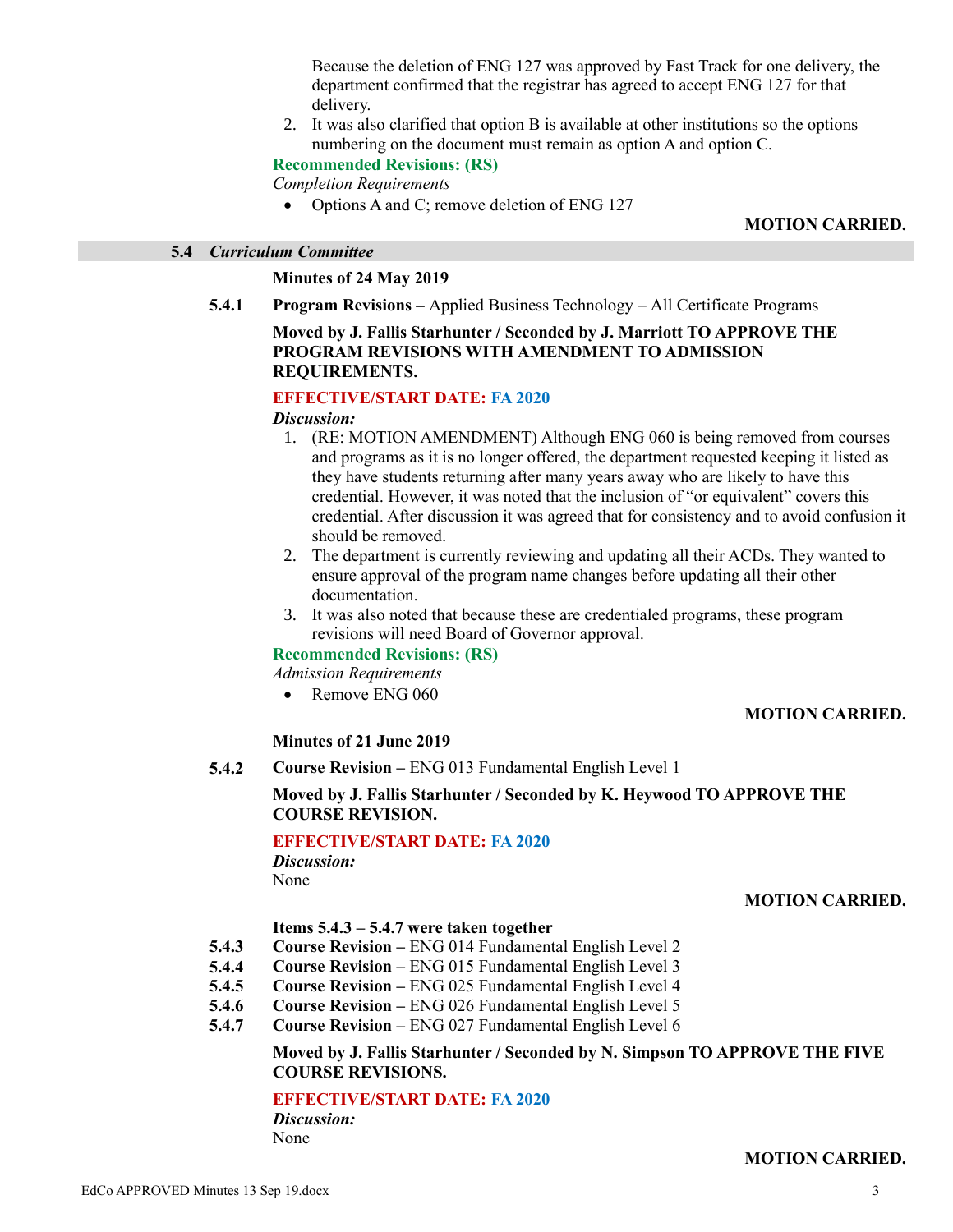**5.4.8 Course Revision –** THM 275 Food Fundamentals & Service

### **Moved by J. Fallis Starhunter / Seconded by T. Bateman TO APPROVE THE COURSE REVISION.**

### **EFFECTIVE/START DATE: FA 2020**

#### *Discussion:*

Question regarding why credit values aren't decreasing although the course lecture hours are less than half of previous.

It was noted that the hours are still within range of other 3 credit courses, and that NIC has no standard for credit values across all programs. The departments determine their credit values based on subject area expertise. No revisions required.

### **MOTION CARRIED.**

#### **6. New Business**

6.1 Prioritization of one student position for an Aboriginal student.

#### *Discussion:*

#### Considerations:

- Having a special designation for an aboriginal student would require going through a process with the BC Human Rights Tribunal, providing a rationale and outline the benefits.
- It's rare that we require an election for Education Council student representatives as we struggle to fill all four seats.
- It would be difficult to provide an appropriate rationale for this prioritization while there are empty seats.
- It was agreed that the immediate focus should be on attracting any student to sit on council and then review this proposal again.
- Suggestion that the chair provide a memo to the director of Aboriginal Education stating that EdCo would like feedback from them about encouraging stronger representation from Aboriginal students on council. The registrar will be included in this discussion.

### 6.2 Bylaw change to allow members to be appointed in case of a member's early exit. It was agreed to postpone this discussion until the first electronic election has been completed.

### **7. Correspondence/Information**

7.1 (Verbal) Report from SET *(T. Bellavia)*

# *Highlights*:

- 1. Update on the development of PA campus & regional plan
	- Modelled after the CR campus plan
	- Goal is to have the final draft completed by the end of September and widely distributed in October
	- Role of document is to provide quick snapshot of the campus
- 2. Committee reviewing institution-wide course evaluations as part of new QUAPA mandate and in support of the continuation of the Excellence of Teaching at this institution.
	- Goal is that by the end of this year, every instructor will issue a course evaluation at the end of their course. Some departments have already been doing this for many years.
	- Emphasis will be on formative feedback that can be used in support of the continuation of Excellence of Teaching.

#### 7.2 (Verbal) Report from Aboriginal Education *(K. Shopland) Highlights*:

- 1. Development of Indigenous Language Proficiency Certificate is still underway. Sara Child is developing this immersion based one year program with the hope of piloting it in the Port Hardy region in an upcoming year.
- 2. Plans are underway to build an Aboriginal Gathering Place on the CR campus off the current Aboriginal student lounge. A subcommittee of community representatives and artists are working with an architect named Alfred Waugh, the principal architect of the only fully Indigenous firm in Canada. He will design the building and the hope is that it will be ready for next fall.